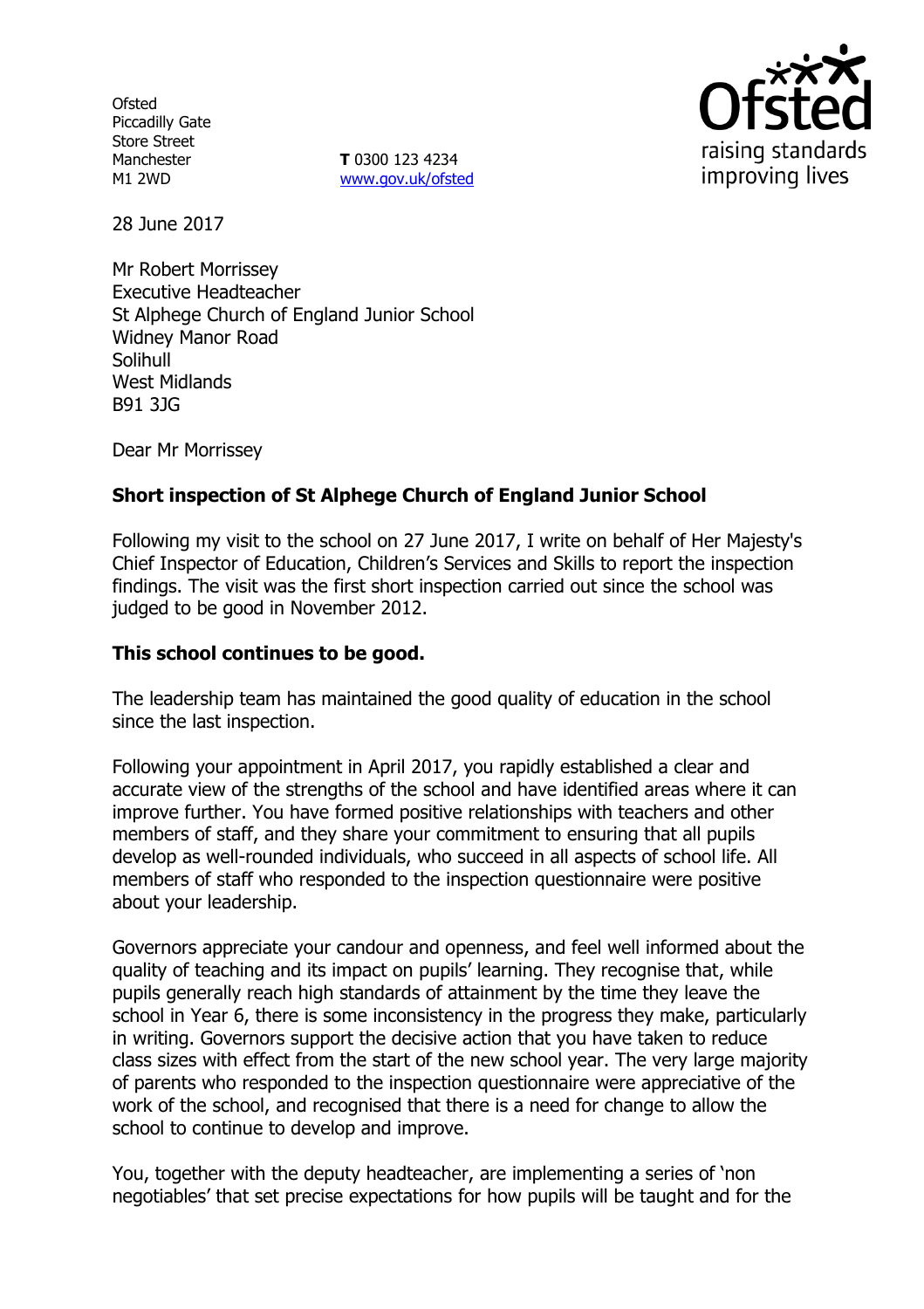

standards that are required in their work. These are aimed at ensuring that the quality of teaching continues to improve and that more pupils can make outstanding progress. Through your role as executive headteacher of the St. Alphege federation of schools, you have identified that it will be beneficial to provide teachers and other staff with more opportunities to work alongside their colleagues from the partner infant school. You have established curriculum teams, led by school leaders, that utilise the skills of teachers from both schools and increase opportunities to share expertise. Although the curriculum is broad and balanced, you have identified that there is a need to widen the range of experiences that teachers provide for pupils to further enhance their learning across all subjects. These plans are at an early stage and are not yet embedded. You recognise that it will be beneficial for the school to be outward facing in its approach to staff development and to learn from best practice, both within the federation and from other schools, both locally and nationally.

During the inspection, we reviewed the provision for disadvantaged pupils. We agreed that systems for monitoring the impact of the additional funding that the school receives for these pupils could be more sharply focused on their learning and progress.

You demonstrate a palpable commitment to ensuring that the school's Christian values of love, responsibility, forgiveness and respect are understood and adhered to by pupils and staff. Pupils value the support that their teachers give them. Pupils understand that their actions can affect others. As a result, behaviour around the school is consistently good. Pupils said that there is virtually no bullying, and they are confident that strong and appropriate action would be taken if it were to occur.

Pupils are encouraged to show maturity and there is a strong focus on developing their emotional, social and physical health and well-being. The additional sports funding is used effectively to provide additional specialist, high-quality physical education teaching. There is a very well planned and taught personal, social and health programme, including a revised and recently implemented sex and relationships programme. This helps pupils to develop their understanding of the different relationships that exist within society. An example of this was seen during the inspection, when older pupils maturely discussed the need for equal acceptance of heterosexual and homosexual relationships. Pupils' comments such as, 'We don't choose who we fall in love with; it just happens' illustrates the depth of understanding and empathy that pupils develop as they move through the school.

Leaders have addressed successfully the areas for improvement from the previous inspection. Work is now better matched to the needs of the most able pupils, including in their reading work. Teachers ensure that they provide good opportunities for pupils to engage in purposeful discussions about their work.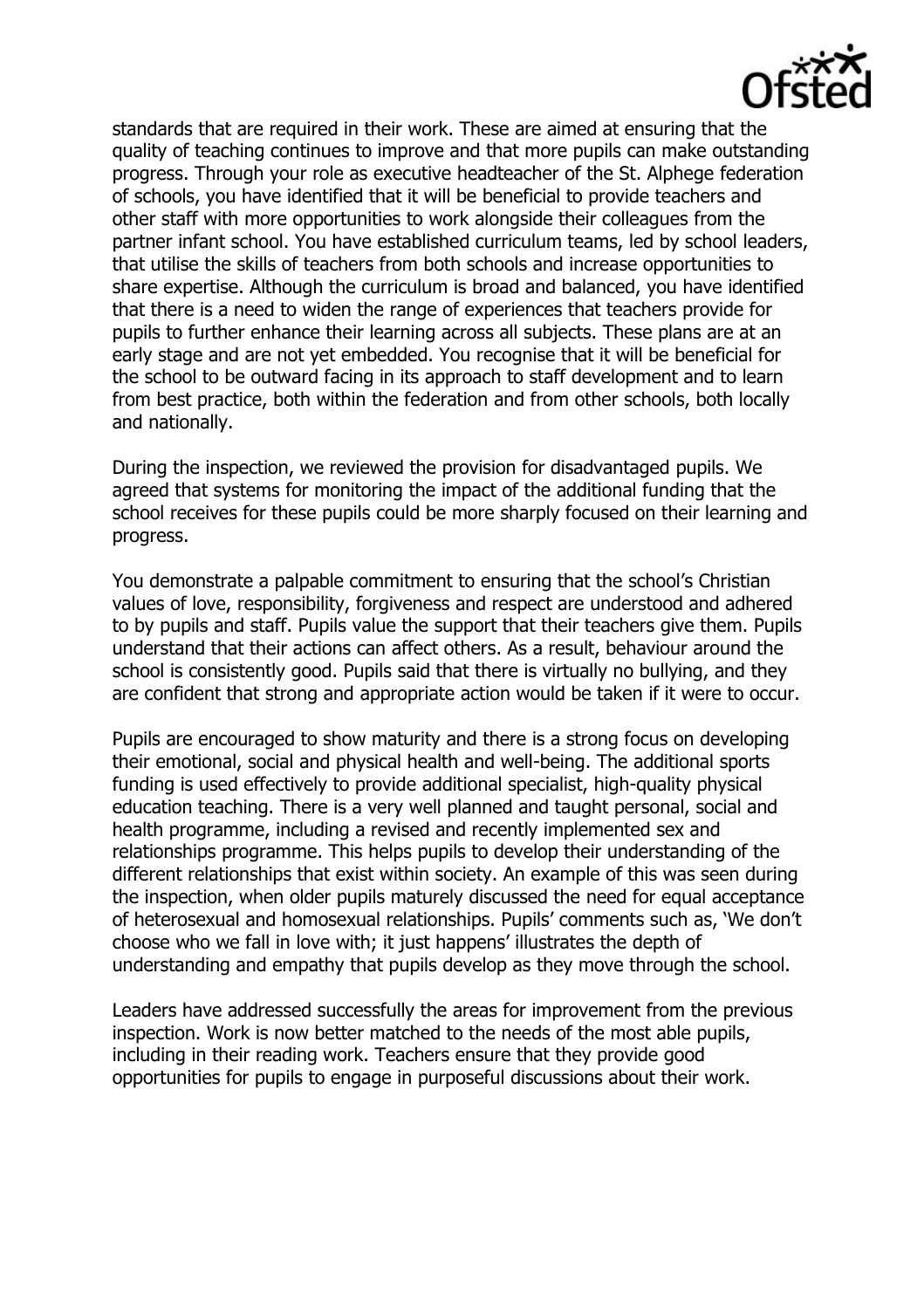

### **Safeguarding is effective.**

Systems for ensuring that staff appointed to the school do not pose a threat to pupils' safety and well-being are thorough and well managed. Suitable checks are carried out through the Disclosure and Barring Service on all staff, governors and volunteers. The safeguarding governor uses her professional expertise well to ensure that school leaders are held to account, for instance through carrying out regular checks on the single central register. She has instigated a safeguarding audit that is being used to identify whether there are ways that this aspect of the school's work can be further strengthened.

Staff and governors have received up-to-date training on their safeguarding responsibilities, including on how to ensure that pupils are kept safe from radicalisation or extremism. The headteacher and other leaders have provided pupils with accurate but reassuring information about the recent terrorist incidents in London and Manchester. This has helped pupils to recognise that the overwhelming majority of people in this country and across the world are respectful of the rights and beliefs of others.

## **Inspection findings**

- Leaders have recognised that outcomes in writing have not, in recent years, been as strong as those in mathematics and reading, especially for middle-ability pupils. They have been successful in ensuring that pupils are taught key skills in spelling, grammar and punctuation, and this has resulted in pupils making good progress and attaining high standards in this aspect of writing by the time they leave the school. Leaders have increased opportunities for pupils to write extended pieces of work that require them to apply their core skills in their writing. Pupils value the high-quality texts that they study in lessons, and this provides them with examples of how they can develop their own writing skills in ways that will engage the reader's interest. Examples of this were seen during the inspection, particularly among the oldest pupils.
- $\blacksquare$  However, there is inconsistency in teaching that means that not all pupils are provided with sufficient opportunities to write at length regularly, and across a range of subjects. Expectations from some teachers on the amount of writing that pupils produce and the quality of the work are not sufficiently high and, as a result, pupils' progress is still not as strong in writing as it is in mathematics and reading.
- Leaders have shown commitment to ensuring equality of opportunity for all pupils. Additional pupil premium funding is used effectively to ensure that disadvantaged pupils have access to the same opportunities as other pupils in school. For example, leaders have used funding to allow disadvantaged pupils with a particular talent for music to receive specialist high-quality tuition.
- Funding is also used to provide interventions for groups of pupils to assist them in diminishing any differences in attainment when compared with other pupils nationally. As a result, the proportion of disadvantaged pupils who achieve the expected standards in reading, writing and mathematics by the time they leave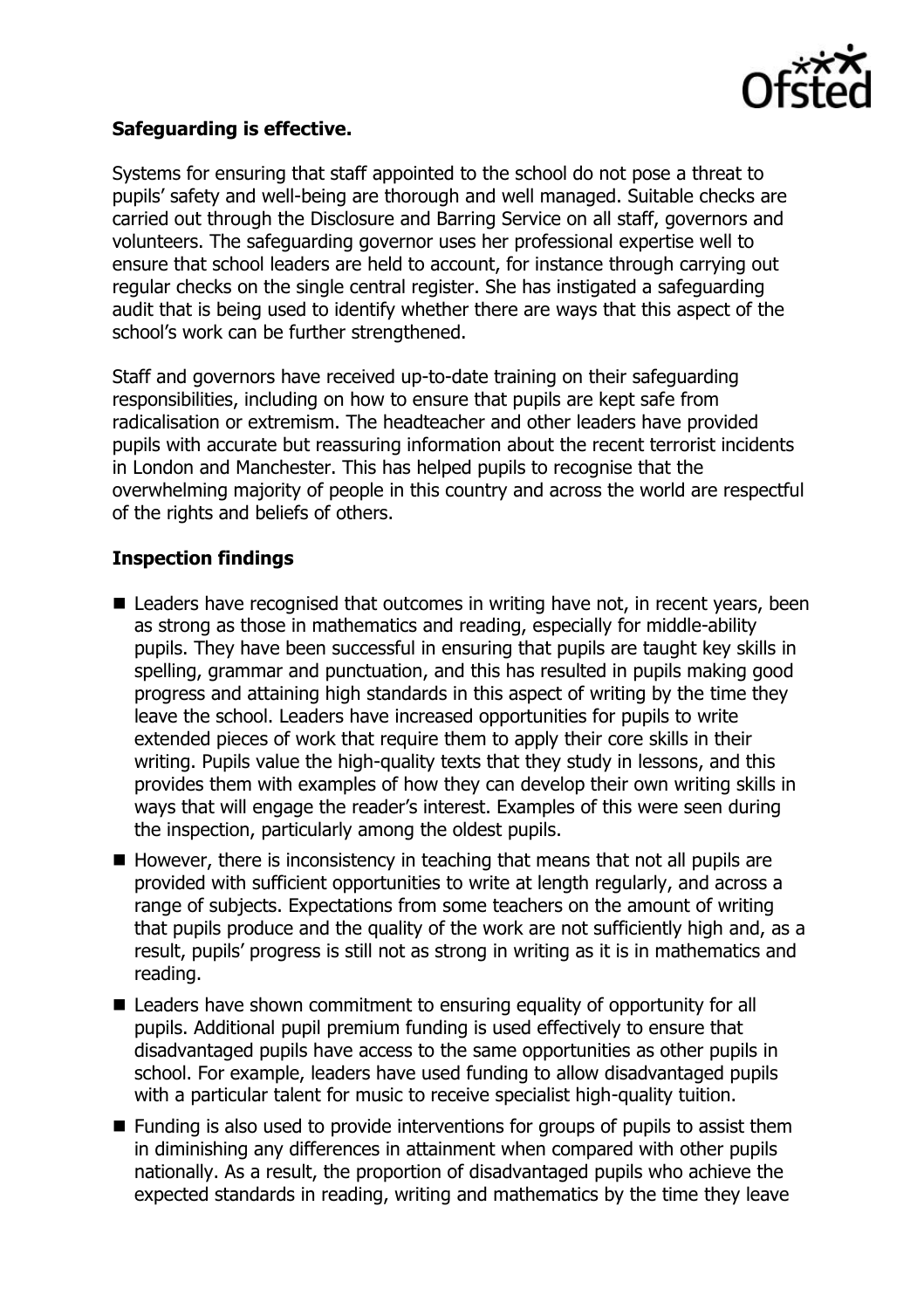

the school is above that of other pupils nationally.

- The strategy for determining the use of additional funding is not yet sufficiently refined to accurately identify the specific barriers to learning for all disadvantaged pupils. As a result, leaders recognise that they are not always able to ascertain the impact that the additional funding is having on pupils' outcomes.
- Leaders place a high emphasis on ensuring that pupils develop key values, such as respect, tolerance and an understanding that people of different faiths have beliefs that are of great importance to them and of equal value. Pupils learn about different religions in assemblies and through religious education lessons. Pupils of different faiths proudly share their religious beliefs with their classmates and involve them in their important religious festivals. Leaders recognise that there are further actions that can be taken to deepen pupils' understanding of other faiths and beliefs. Leaders are developing the curriculum to provide a set of core entitlements that each pupil at St Alphege Junior School will receive. These are planned to include regular visits to a wider range of places of worship.
- Leaders have ensured that pupils are extremely well supported in their moral, social and cultural development. During the inspection, pupils in Year 4 were seen practising for a performance as a ukulele ensemble. They showed great enthusiasm and skills, and benefited from the specialist music tuition that the school purchases. This demonstrated the importance that leaders place on pupils' cultural development.
- **Pupils make good progress across a broad range of subjects. The teaching of** science is particularly strong. The school has a 'Phiz' laboratory that enables pupils to develop strong scientific skills and undertake investigative work in an extremely well-resourced and stimulating environment.
- Leaders are aware that there are some inconsistencies in the teaching of core subjects between classes. For example, some pupils who spoke to me during the inspection commented on the fact that they do not find modern foreign languages exciting and that there is a lack of continuity in this aspect of their learning. The review that the headteacher has instigated into the curriculum is focused on ensuring that all pupils are enthused by all the subject teaching that they receive.

# **Next steps for the school**

Leaders and those responsible for governance should ensure that:

- $\blacksquare$  teachers provide more opportunities for pupils to write independently and at length, both in English and across other subjects
- $\blacksquare$  the curriculum is further developed to provide pupils with a broader range of learning opportunities across all subjects
- opportunities for teachers to share and observe good practice and to work more closely with the partner infant school are extended and embedded
- $\blacksquare$  leaders develop a more precise system for measuring the impact of pupil premium funding on outcomes for disadvantaged pupils.